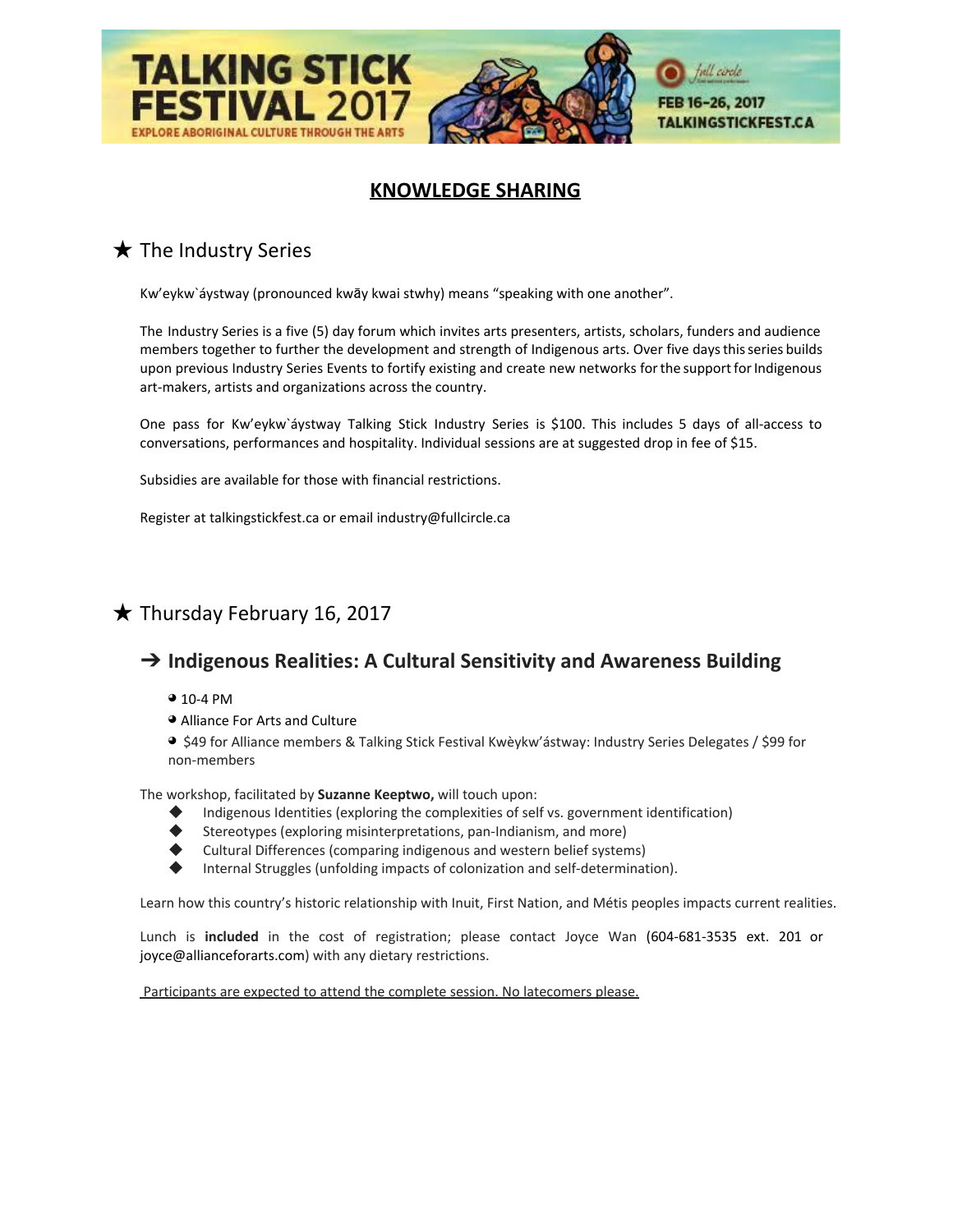

### ➔ **Grant Writing Session**

- ◕1:30 PM 4:30PM
- ◕ Holiday Inn & Suites Vancouver Downtown

Canada Council forthe Arts, First Peoples' Cultural Council and BC Arts Council will partner up for an Arts Funding Information Session. Get an overview of these three arts funding organizations. Canada Council will offer valuable information about their new funding model, including details for Indigenous Artists looking to register in the Council's online portal, and applying undertheir Creating, Knowing, and Sharing (CKS) program. Gain insights for writing a strong application, and ask questions about what grants are available for you and your organization. Learn the best way to utilize both Federal and Provincial funding. Source out the truths and myths about grant writing from the funders themselves. All Artists welcome!

## ★ Friday February 17, 2017

#### ➔ **Redpatch Audience Talkback**

- ◕Following the 1 PM performance
- ◕ Roundhouse Community Arts and Recreation Centre Performance Centre
- ◕ \$Pay What You Can

Did you enjoy the play? Did you expect another ending? Don'tmissthe opportunity tomeet with the artists and share your thoughts!

### ★ Sunday February 19, 2017

#### ➔ **Dangerous Curves - The Burlesque Guide to Loving Your Body**

- ◕6 PM
- ◕ Roundhouse Community Arts and Recreation Centre Performance Centre
- ◕ \$Pay What You Can

What to expect: Dangerous curves is a class for beginner showgirls and showboys to learn how to use every inch of their body to its full potential. Rooted in voluptuous movement, this class will focus on smooth body rolls, sexy hip sways, bumps, grinds and embracing the jiggle. The classincludes a dance-based warm-up and beginnerlevel choreography set to contemporary music.

What to wear/bring: Please wear comfortable clothing you can move in, preferably form fitting so you can see your body lines. Class can be done in low dance heels (with an ankle strap) or bare feet. Please bring water.

Cash bar!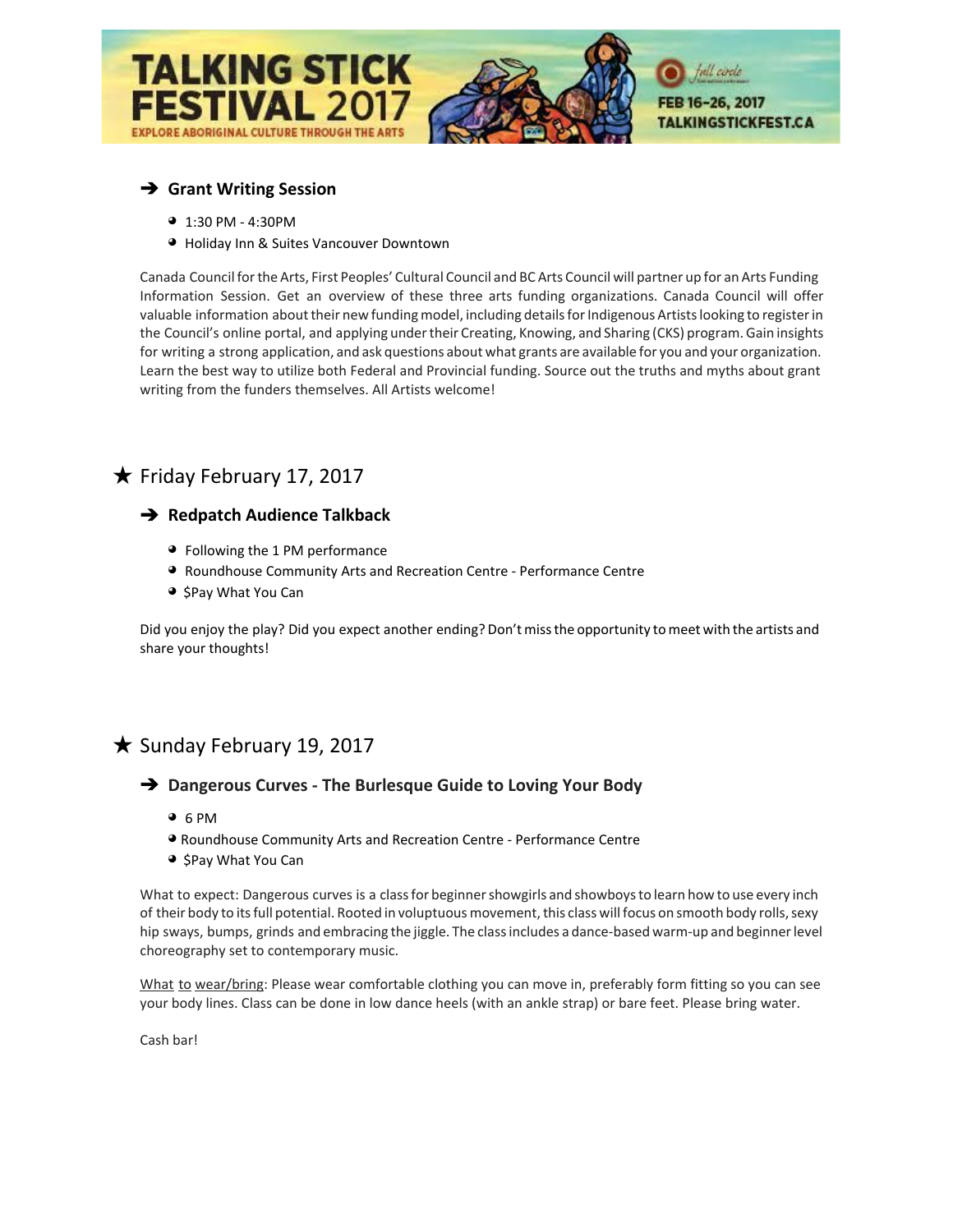

### ➔ **Burlesque Striptease - Parade, Pose, Peel!**

- ◕7 PM
- ◕ Roundhouse Community Arts and Recreation Centre Performance Centre
- ◕ \$Pay What You Can

What to expect: Burlesque Striptease is a class for beginner level showgirls and showboys on how to take off their clothing in the most salacious ways possible! We take our clothes off everyday but there are key tricks of the trade that will turn anyone in to a burlesque bombshell. Class will begin with a dance-based warm-up and beginner level choreography that includes striptease.

What to wear/bring: Please wear form-fitting work-out clothing. Bring a pair of panties/boxers, a bra (optional) and if you have them, a pair of long gloves. (Extras will be provided). Class can be done in low dance heels(with an ankle strap) or bare feet. Please bring water.

Cash bar!

## $\bigstar$  Tuesday 21 February, 2017

#### ➔ **2 Spirit Intersection(s) and Connection(s)**

- ◕ 1-4 PM
- ◕ Roundhouse Community Arts & Recreation Centre Exhibition Hall

Exploring the space between and within Two-Spirit: performance, politics and community organizing.

Join us for an afternoon of Two-Spirit conversations exploring the history of the Two-Spirittradition(s) followed by a panel discussion of distinguished Two-Spirit performers exploring the intersection of Two-Spirit identify, performance, politics and community organizing.

#### ➔ **War Paint: Drag Queens Prepare For Battle**

- ◕ 7-9 PM
- ◕ Roundhouse Community Arts and Recreation Centre Performance Centre
- ◕ \$Pay What You Can

The Brush Arbor Gurlz (BAGz) invite you to join them for a drag workshop. The BAGz see drag as a way to transcend gender and express themselves politically through their performance art. They will demonstrate their transformation process with makeup, lashes and wigs while discussing Native issues, Two-Spirit identity, performance pieces, inspirations and empowerment by their alter egos.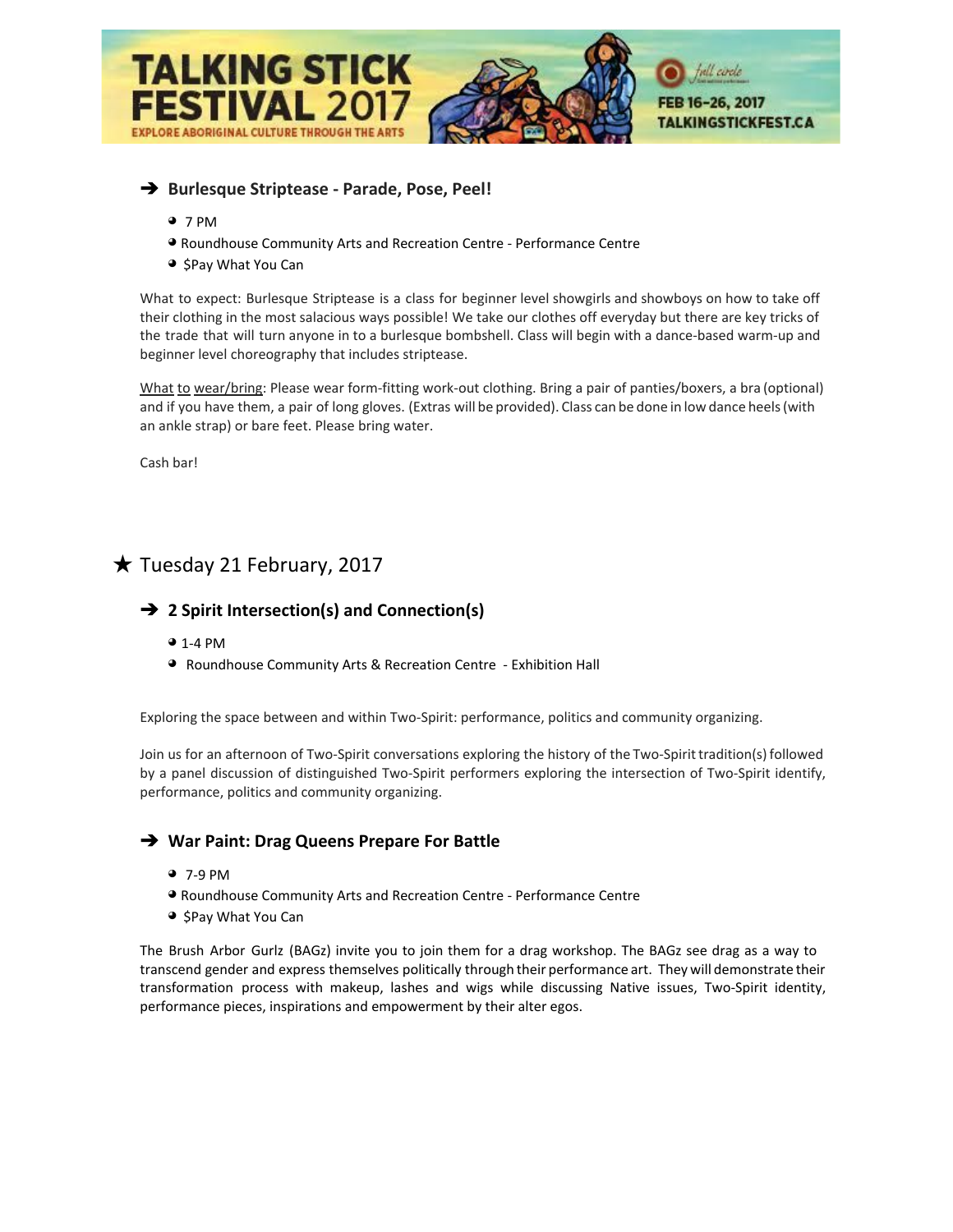

## ★ Wednesday 22 February, 2017

### ➔ **Red Patch @TalkBack**

- ◕Following the 4PM performance
- ◕ Roundhouse Community Arts and Recreation Centre Performance Centre
- ◕ \$Pay What You Can

Did you enjoy the play? Did you expect another ending? Don'tmissthe opportunity tomeet with the artists and share your thoughts!

#### ➔ **Moon Lodge Audience Talk Back**

- ◕Following the 8PM performance
- ◕ Goldcorp Stage at the BMO Theatre Centre
- $9520-27$

Written by Full Circle's Founder and Artistic Managing Director, Margo Kane, Moonlodge is a Canadian Aboriginal Theatre classic.

Agnes is a girl who was removed from her home by Child Welfare government services. She grows up in a series of foster homes, away from the warmth and support of her family and her cultural community. Popular media depicting Aboriginal people both fascinate and disgust Agnes. In the 1960s she joins many others hitchhiking across America, and in that journey she discovers the authentic voice inside her that had been silenced, but never lost.

Margo is passing her work into the hands of two of Canada's brightest upcoming theatre artists. Directed by Corey Payette (Oji-Cree), for the first time, Moonlodge will be performed by a new actor, Paula-Jean Prudat (Cree, Saulteaux, Métis).

## $\bigstar$  Thursday 23 February, 2017

### ➔ **Colonization Road** *(School Matinée)* **Audience Talkback**

- ◕Following the 10 AM screening
- ◕ Vancity Theatre (VIFF)

In this film, towns throughout Ontario are startling reminders ofthe colonization of Indigenousterritories and the displacement of First Nations people. Anishinaabe comedian and activist Ryan McMahon takes us to his hometown of Fort Frances and down its main drag, which is called Colonization Road. Similar streets have similar names in towns and cities across the province, direct reminders of the Public Lands Act of 1853 and its severe impact on First Nations, their treaties and their land in the name of "Canadian settlement." On his journey through Ontario, McMahon explores the history of these roads, meets with settlers in solidarity and raises significant questions about "reconciliation" and what it means to "decolonize". This is an early screening for our youth audience.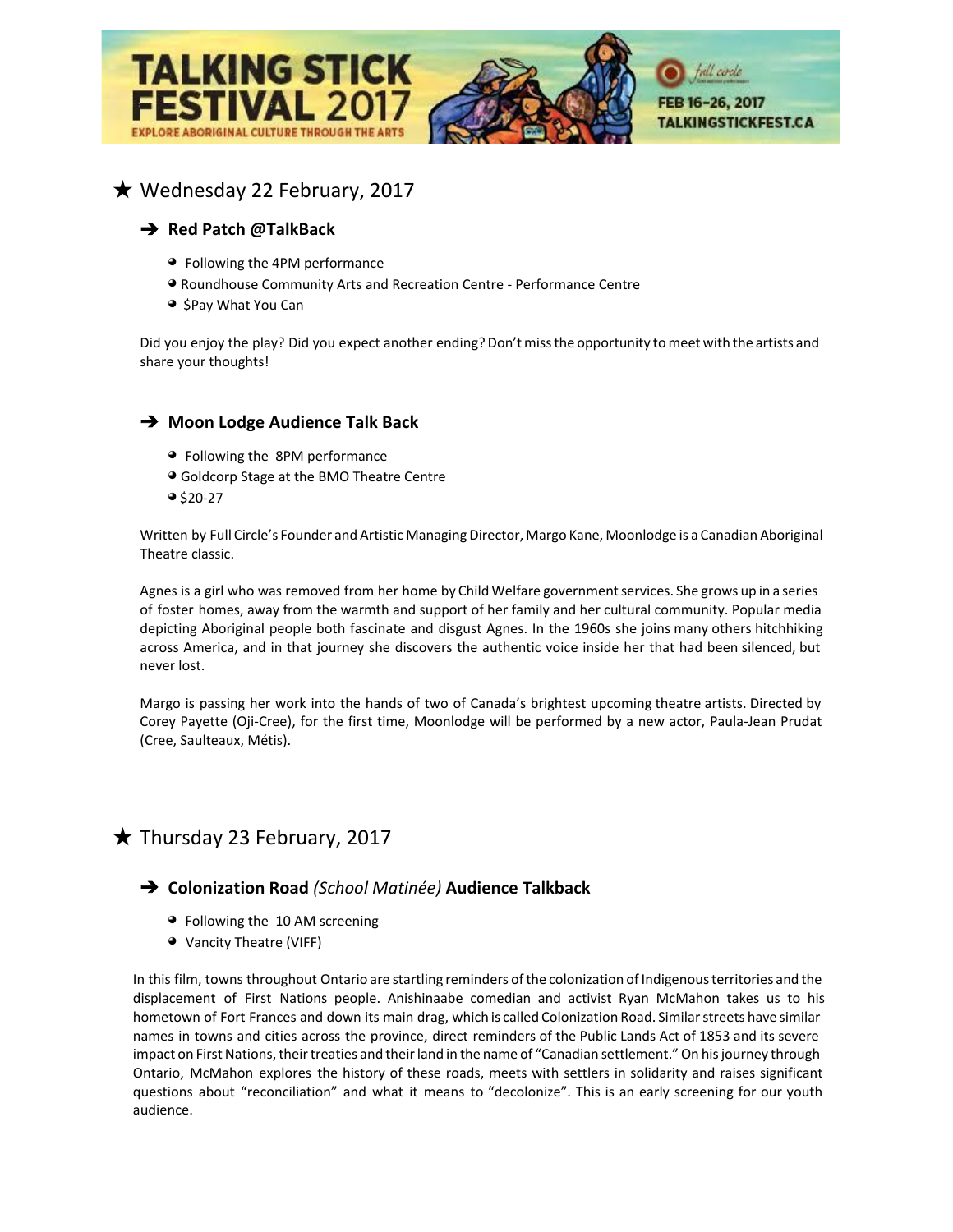

### ➔ **Moon Lodge** *(School Matinée)* and **Audience Talkback**

- ◕Following the 1:30 PM performance
- ◕ Goldcorp Stage at the BMO Theatre Centre

Written by Full Circle's Founder and Artistic Managing Director, Margo Kane, Moonlodge is a Canadian Aboriginal Theatre classic.

Agnes is a girl who was removed from her home by Child Welfare government services. She grows up in a series of foster homes, away from the warmth and support of her family and her cultural community. Popular media depicting Aboriginal people both fascinate and disgust Agnes. In the 1960s she joins many others hitchhiking across America, and in that journey she discovers the authentic voice inside her that had been silenced, but never lost.

Margo is passing her work into the hands of two of Canada's brightest upcoming theatre artists. Directed by Corey Payette (Oji-Cree), for the first time, Moonlodge will be performed by a new actor, Paula-Jean Prudat (Cree, Saulteaux, Métis).

## ★ Friday 24 February, 2017

#### ➔ **Reel Reservations Audience Talkback**

- ◕ Following the 7:00 PM screening
- ◕ Historic Theatre @ The Cultch
- ◕ \$Pay What You Can

Ten (10) short films ranging from animation to documentary. Featuring: Four Faces of the Moon Cree Code Aks Gyigyiinwa̱xł (Water Prayer) The Takeover Indian Giver Stolen Picking up the Pieces Blue in the Face Standing Rock Documentary Healthy Transitions Total running time is approximately two (2) hours.

#### ➔ **Greed / Resolve - Post show artist talk and panelist discussion**

- ◕ With Wine and Cheese Reception
- ◕ 8:45 9:45 pm (after the 7pm Performance)
- ◕ The Roundhouse Community Arts & Recreation Centre
- ◕ Panelists, JP Longboat, Byron Chief-Moon, Olivia C Davies

Join choreographers and dancers of Greed ReSolve for a discussion around the sharing of knowledge, telling stories, Indigenous mythology and Inter/National/Generational collaboration in the discipline of Indigenous contemporary dance.